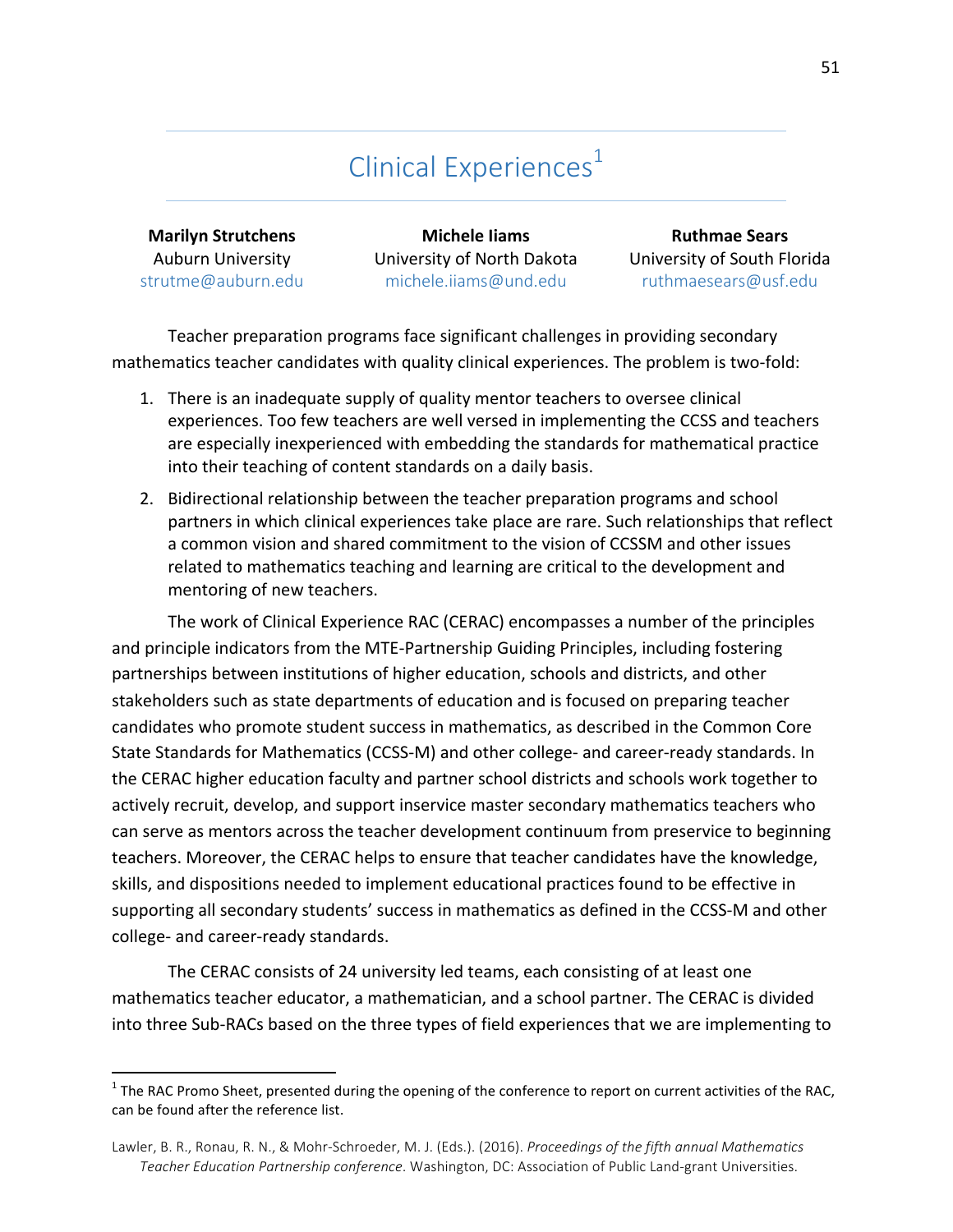meet the goals that we set forth in our primary drivers and our aim statement. The Sub-RACs are: Methods, Paired Placement, and Co-planning and Co-teaching. Each Sub-RAC is implementing Plan-Do-Study-Act (PDSA) cycles based on their goals and objectives. Teams work together via conference calls, email, and the Trellis platform. We use Dropbox and Trellis as a way of sharing files and materials. We have held face-to-face meetings as a whole RAC that included breakout meetings for Sub-RACs. The SUB-RACS have overlap areas that drive and focus the RAC as a whole, such as the emphasis on the mathematics teaching practices (National Council of Teachers of Mathematics [NCTM], 2014), PD for mentors related to the CCSS and mentoring mathematics teacher candidates, and outcome measures. There are also specific goals to be attained within each of the Sub-RACs. Each Sub-RAC has developed their own specific research questions.

#### **Methods Sub-RAC**

The Math Methods Sub-RAC of the CERAC includes members from10 institutions of higher education and public school districts. Our work has focused on strengthening the connection between the university based methods courses and the field experience component associated with the methods courses. We have given particular attention to increasing and deepening teacher candidates' (TCs') and mentor teachers' (MTs') understanding and implementation of the Common Core State Standards for Mathematical Practice (CCSSO, 2010). We created a Standards for Mathematical Practice (SMPs) module available for use in methods courses and the associated field experience. The module includes three activities designed to support TCs and MTs in meeting the following goals:

#### *Activity 1*

- TCs will recognize that for the typical student, U.S. mathematics classrooms lead them to develop unproductive habits related to mathematics.
- TCs will begin to consider how their actions as teachers might support the development of a different, more productive set of habits (e.g., the mathematical practices).
- TCs knowledge and understanding of the SMPs will increase.

#### *Activity 2*

- TCs will engage in the SMPs as "students" while exploring high school geometry content they are likely to teach.
- TCs will apply the knowledge gained from Activity 1 to identify and discuss the SMPs they experienced as they worked on the Properties of Quadrilaterals task and identify how the facilitator supported their engagement in the SMPs.
- TCs gain a deeper understanding of teacher moves that support student engagement in the SMPs using the Park City Math Institute (PCMI) Rubric.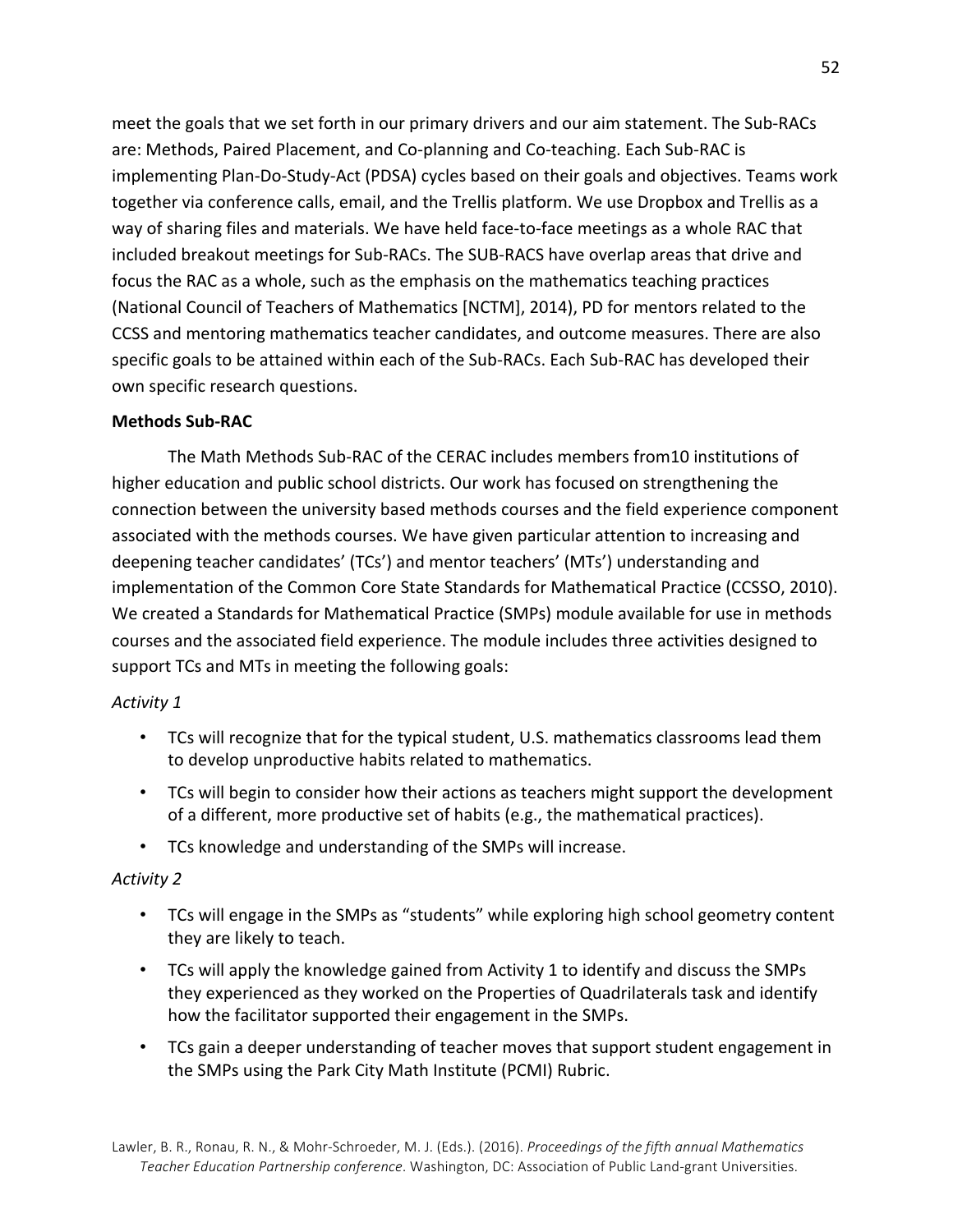#### *Activity 3*

- TCs and MTs will watch a video clip of a lesson designed to engage students in the SMPs and then discuss their observations of the students during the lesson.
- TCs and MTs will consider how what they observed in the video might impact their teaching.

The SMP Module has been implemented by six members of the Methods Sub-RAC and revised based on their experiences. We are currently seeking additional methods instructors interested in incorporating this module into their methods courses.

Our next steps include the development of a Lesson Design module. The goals of this module are for TCs 1) to recognize the need to approach lesson planning with a focus on student learning and engagement; and 2) begin to integrate select Mathematics Teaching Practices (NCTM, 2014) into their planning and instruction practices. This module will be piloted by Methods Sub-RAC members starting in the fall of 2016.

#### **Co-Planning and Co-Teaching (CPCT) Sub-RAC**

The Co-Planning and Co-Teaching (CPCT) Sub-RAC includes members from 10 institutions. Our goal is to enable mentor teachers and teacher candidates to carefully plan and subsequently use various co-teaching strategies during clinical experiences. We focused on six co-teaching strategies, namely: *one teach, one observe*; *one teach- one assist*; *parallel teaching*; *team teaching*; *station teaching*; and *alternative teaching* (Friend et al., 2010; Murawski & Spencer, 2011). CPCT is a paradigm shift from traditional approaches to clinical experiences. Hence, the Sub-RAC members has placed an emphasis on training and disseminating information about how to implement CPCT effectively. Additionally, the members facilitated CPCT activities at their respective sites, and assisted with data collection to provide insight into the nature of implementation of CPCT during clinical experiences.

To date the CPCT Sub-RAC has engaged in a rigorous effort to disseminate research and scholarship to a wider audience. Members of the group have facilitated professional development workshops, published articles in a journal and multiple conference proceedings, and presented at national and international conferences about preliminary findings and practical means to implement CPCT. The CPCT Sub-RAC plans to solicit for funding to host a working group meeting to produce a deliverable (i.e., book and/or video) that would clearly explain how to integrate CPCT into clinical experiences. Overall, the CPCT Sub-RAC has been actively seeking to increase the visibility of CPCT in the literature and at educational meetings.

During the MTE-P 2016 annual conference, members of the CPCT Sub-RAC engaged in refining our *Annual Perspectives in Mathematics Education 2017* manuscript that describes how the group uses improvement science to transform clinical experiences, presented three brief research reports, articulated the PDSA cycles for the next academic year, revised multiple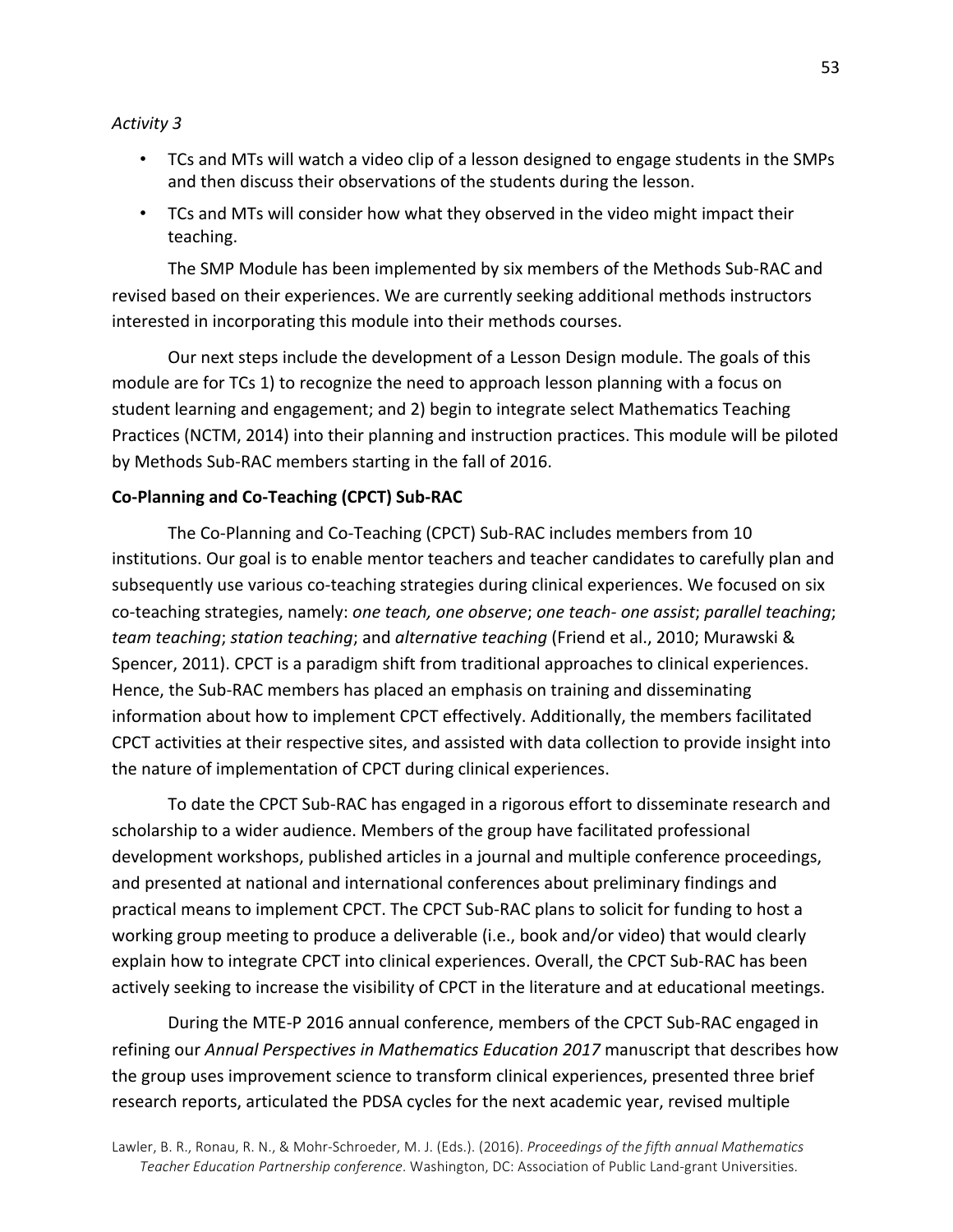instruments used to gather data about the *process measures*, reflected on challenges at various institutions that hindered data collection efforts, planned to embed equity and social justice into our CPCT activities, suggested that CPCT training badges ought to be used, and explored funding possibilities to produce a publishable deliverable and support the group's research efforts. 

Looking ahead, the CPCT sub-RAC will continue to implement CPCT at their respective institutions, garner data and engage in PDSA cycles, in an effort to transform clinical experiences. With careful planning, and allocation of time to gather data, the team intends on scaling up their research activities.

#### **Paired Placement Sub-RAC**

The Paired Placement Sub-RAC is comprised of members representing five institutions. The Sub-RAC focuses on the paired placement model for student teaching in which two prospective teachers are paired with a single cooperating teacher. The cooperating teacher provides purposeful coaching and mentoring, and the two pre-service teachers offer each other feedback, mentoring, and support (Mau, 2013, Leatham & Peterson, 2010b). As a Sub-RAC, we read articles (Goodnough, et al. 2009; Leatham & Peterson, 2010a & 2010b; Mau, 2013) to learn about the model. One team implemented the model fall 2013 and reported to the other teams about its findings. The two teams used this information along with information from the literature to prepare mentor teachers and candidates for the experience Spring 2014. Teams also worked with their participants to adjust the model within their context utilizing PDSA cycles. Teams monitored the process throughout the semester. Teams met via conference call to discuss the results of the implementations and what they would do differently. Teams created professional development modules, syllabi, and measures Fall 2014. Teams implemented the model again Spring 2015 utilizing suggested improvements from previous iterations. One pair was implemented in the fall of 2015, and six pairs were implemented spring semester 2016.

Through PDSA cycles and data collected from participants, we are learning much about the model. We have found that it allows teacher candidates to really focus on student learning and the craft of teaching. Teacher candidates and mentor teachers who have experienced this model believe that it benefits all of their growth in teaching as well as the students' growth in learning mathematics. They also stated that the model has helped them to become more collaborative.

During the conference, we acclimated new members and revised and streamlined our measures. We also made plans to implement the revised workshops and syllabi in the spring semester of 2017. We intend to submit proposals to speak at appropriate venues and submit a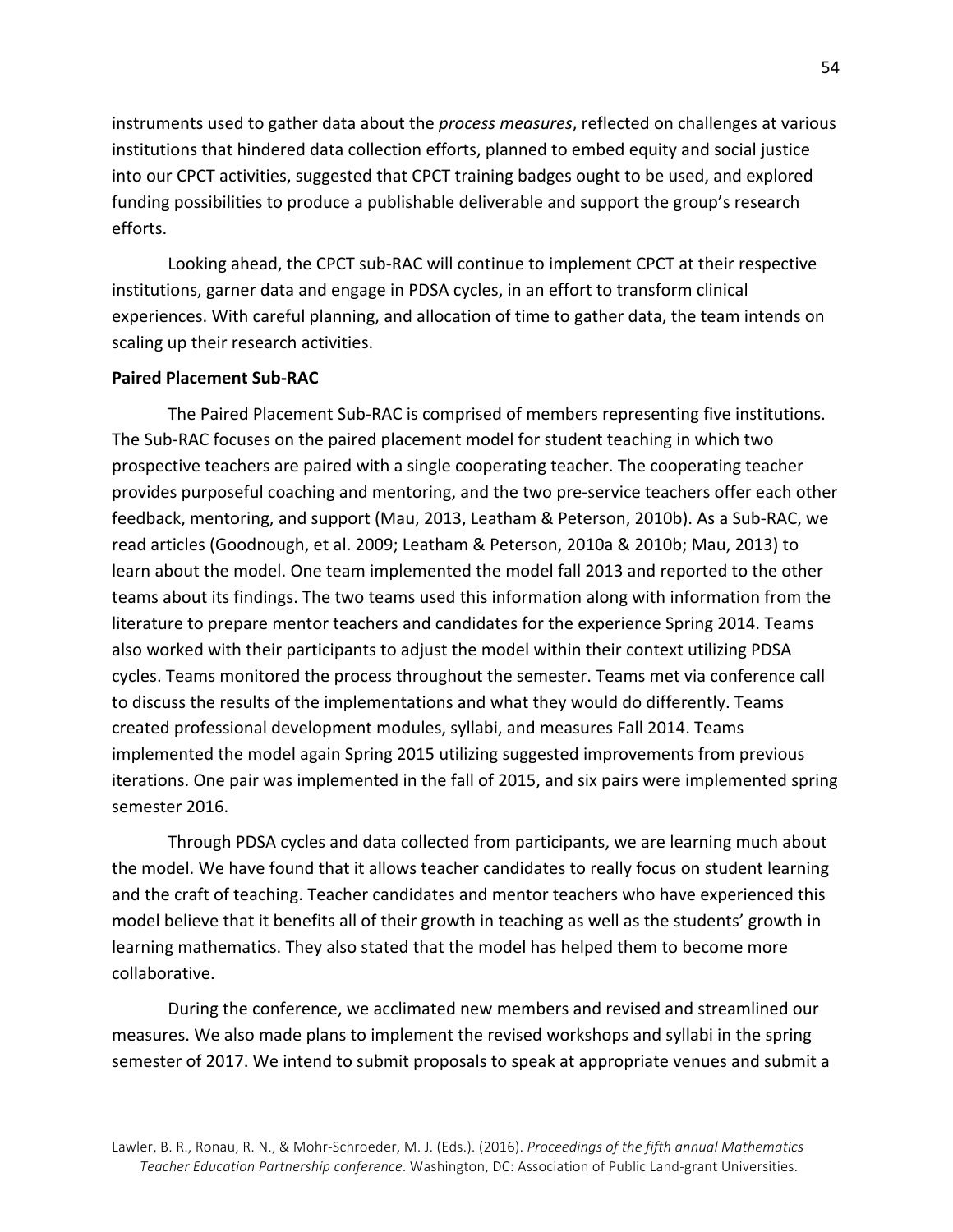manuscript related to our work. We will also work in concert with the other Sub-RACs to seek funding to support the work.

We have given presentations about the model at conferences and are working on submitting papers to journals. Our goal is to refine the workshops and syllabi so that they can be adapted to different contexts.

#### **CERAC**

The CERAC as a whole has made good progress toward our goals. We have created measures (Mathematics Teaching Practice Survey and others) to help with gauging the growth of teacher candidates involved in our programs, and we are also using measures developed by others. Measures used across the three Sub-RACS include the following:

- $MCOP<sup>2</sup>$  The Mathematics Classroom Observation Protocol for Practices in a K-16 mathematics classroom instrument (Gleason, Livers, & Zelkowski, 2015).
- MTE-P Completer Survey will show how well prepared the teacher candidates feel based on the experiences that they had in their programs.
- Mathematics Teaching Practices Survey used to determine the level at which prospective secondary teachers are engaged with NCTM's (2014) Mathematics teaching practices.

As a RAC, we plan to pay explicit attention to equity and social justice issues in the next iterations of our modules. Even though we have included issues of equity in our driver's diagram, we feel that it is important to make it known in our products that access, equity, and empowerment for each and every student is important to our work.

#### **References**

- Council of Chief State School Officers (CCSSO). (2010). *Common Core State Standards for Mathematics.* Washington, DC: Authors.
- Friend, M., Cook, L., Hurley-Chamberlain, D., & Shamberger, C. (2010). Co-teaching: An illustration of the complexity of collaboration in special education. *Journal of Educational and Psychological Consultation*, *20*(1), 9-27.

Gleason, J., Livers, S. D., & Zelkowski, J. (2015). Mathematics classroom observation protocol for practices: Descriptors manual. jgleason.people.ua.edu/uploads/3/8/3/4/38349129/mcop2\_descriptors.pdf

- Goodnough, K., Osmond, P., Dibbon, D., Glassman, M., & Stevens, K. (2009). Exploring a triad model of student teaching: Pre-service teacher and cooperating teacher perceptions. *Teaching and Teacher Education, 25,* 285-296.
- Leatham, K. R., & Peterson, B. E. (2010a). Secondary mathematics mentor teachers' perceptions of the purpose of student teaching. *Journal of Mathematics Teacher Education*, 13(2), 99-119.

Lawler, B. R., Ronau, R. N., & Mohr-Schroeder, M. J. (Eds.). (2016). *Proceedings of the fifth annual Mathematics* Teacher Education Partnership conference. Washington, DC: Association of Public Land-grant Universities.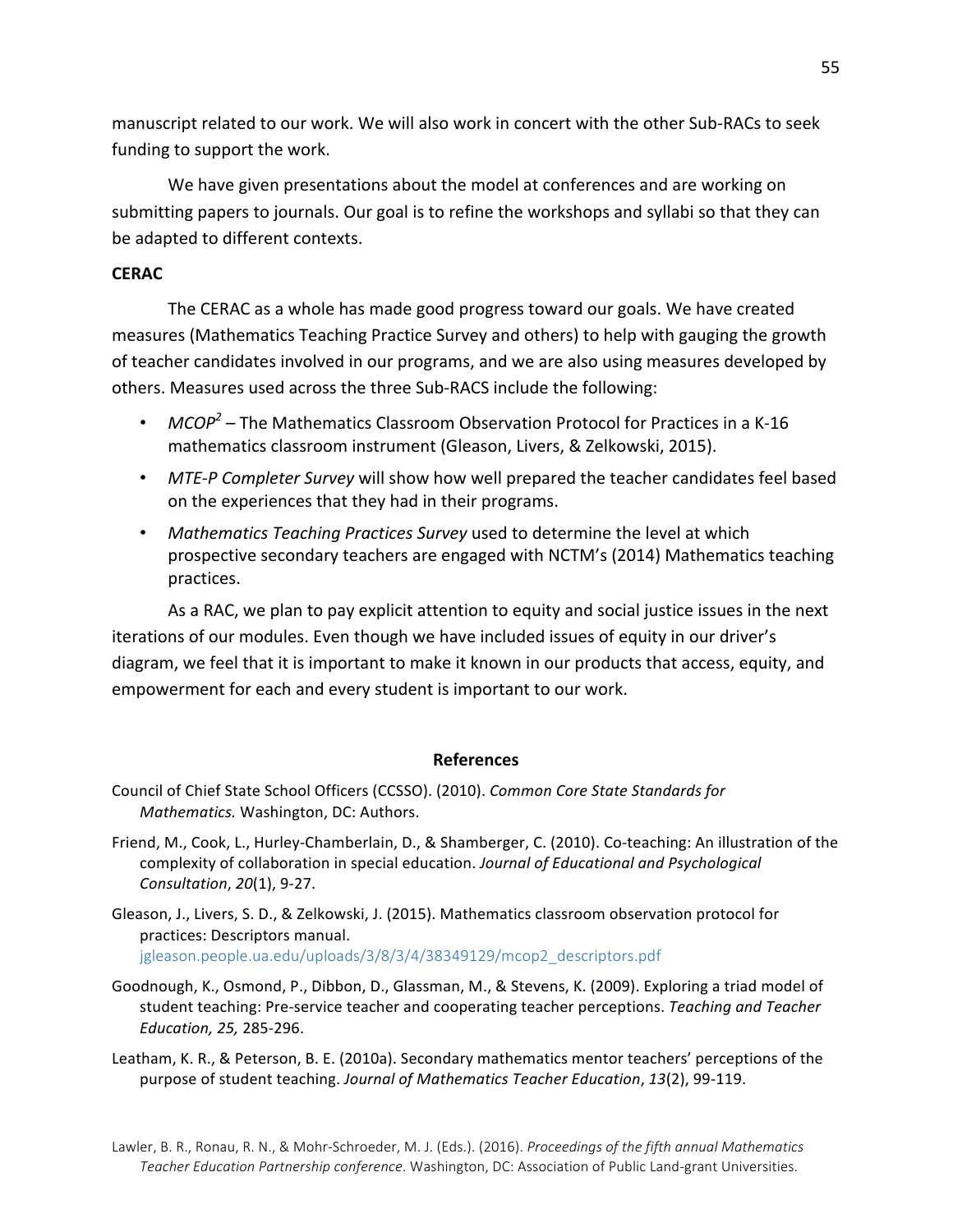- Leatham, K.R., & Peterson, B. E. (2010b). Purposefully designing student teaching to focus on students' mathematical thinking. In J. W. Lott and J. Luebeck (Eds.) Association of Mathematics Teacher Educators Monograph 7, Mathematics(AMTE) teaching: Putting research into practice at all levels (pp. 225-239). San Diego, CA: AMTE.
- Mau, S. (2013). Letter from the editor: Better together? Considering paired-placements for student teaching. School Science and Mathematics, 113(2), 53-55.
- Murawski, W. W., & Spencer, S. (2011). *Collaborate, communicate, and differentiate!: How to increase* student learning in today's diverse schools. Corwin Press.
- National Council of Teachers of Mathematics. (2014). *Principles to actions: Ensuring mathematical success for all students*. Reston, VA.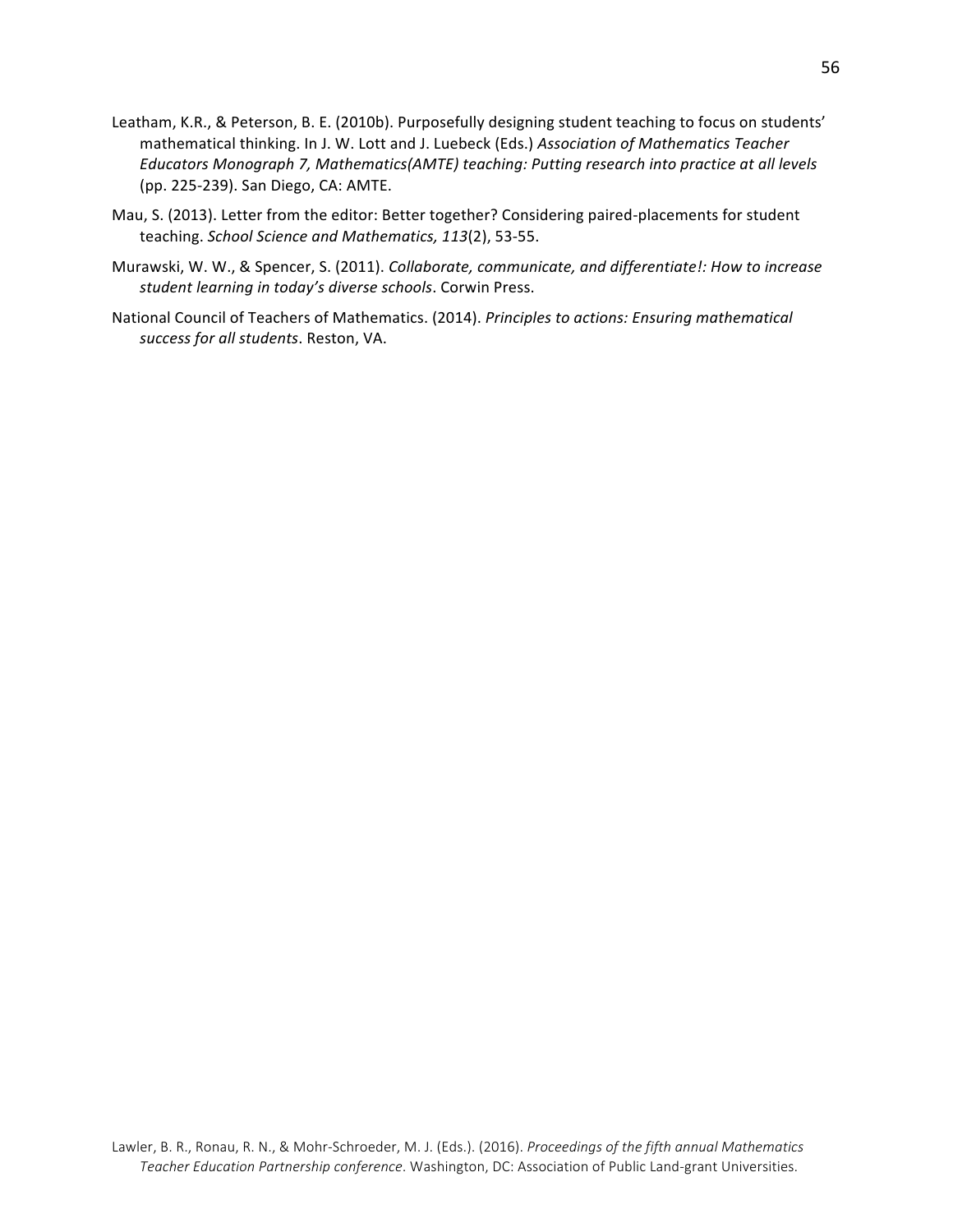

# **MTE-Partnership Solicitation for Participation in the Clinical Experiences RAC**

April, 2016

#### **Problem Addressed**

Teacher preparation programs face significant challenges in providing secondary mathematics teacher candidates with quality clinical experiences. The problem is two-fold:

- 1. There is an inadequate supply of quality mentor teachers to oversee the experiences. This is related to the quantity of teachers who are well versed in implementing the CCSS, especially embedding the standards for mathematical practice into their teaching of content standards on a daily basis.
- 2. There needs to exist a bidirectional relationship between the teacher preparation programs and school partners in which clinical experiences take place. This relationship should reflect a common vision and shared commitment to the vision of CCSSM and other issues related to mathematics teaching and learning.

The work of Clinical Experience RAC encompasses a number of the principles and principle indicators from the MTE-Partnership Guiding Principles, including fostering partnerships between institutions of higher education, schools and districts, and other stakeholders such as state departments of education and is focused on preparing teacher candidates who promote student success in mathematics, as described in the Common Core State Standards for Mathematics (CCSS-M) and other college- and career-ready standards. In this RAC higher education faculty and partnering school districts and schools work together to actively recruit, develop, and support inservice master secondary mathematics teachers who can serve as mentors across the teacher development continuum from preservice to beginning teachers. Moreover, the clinical experiences RAC helps to ensure that teacher candidates have the knowledge, skills, and dispositions needed to implement educational practices found to be effective in supporting all secondary students' success in mathematics as defined in the CCSS-M and other college- and career-ready standards.

#### **General Approach**

- The RAC is divided into three Sub-RACs based on the three types of field experiences that we are implementing to meet the goals that we set forth in our primary drivers and our aim statement.
- Each Sub-RAC is implementing PDSA cycles based on their goals and objectives.
- Teams work together via conference calls, email, and the Trellis platform.
- We utilize Dropbox as a way of sharing files and materials.
- Have had face-to-face meetings as a whole RAC with breakout meetings for Sub-RACs.
- There are overlap areas that focus the RAC as a whole, such as the emphasis on NCTM's mathematics teaching practices, PD for mentors around the CCSS and mentoring mathematics teacher candidates, and outcome measures.
- There are also specific goals to be attained within each of the Sub-RACs.
- Each Sub-RAC has specific research questions, which they are addressing.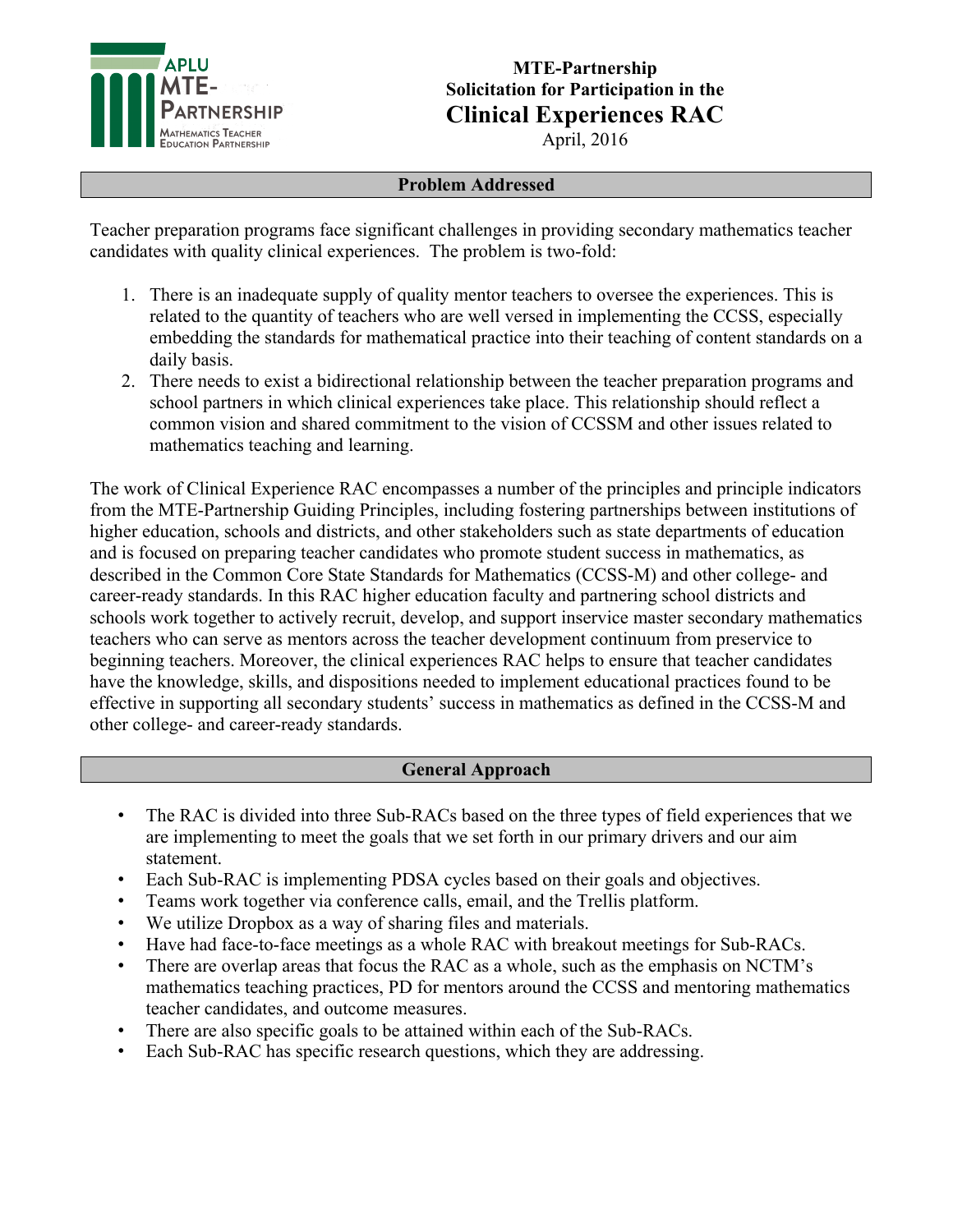| vv no vve Are                |                          |                                       |
|------------------------------|--------------------------|---------------------------------------|
| <b>Methods</b>               | <b>Paired Placement</b>  | Co-Plan/Co-Teach                      |
| University of North Dakota   | Central Alabama MTEP:    | Tampa Bay Area MTEP:                  |
| MTEP:                        | Marilyn Strutchens       | <b>Ruthmae Sears</b>                  |
| Michele Iiams                | <b>Brooke Barron</b>     | Fernando Burgos                       |
| Cathy Williams               | Peggy Dagley             | Gladis Kersaint                       |
|                              | Huajun Huang             | Julie Wagner                          |
| <b>USC Midlands MTEP:</b>    |                          |                                       |
| Jan Yow                      | Montana MTEP:            | North Carolina State University       |
| DeVonne "Vonnie" Smalls      | David Erickson           | MTEP:                                 |
| <b>Beth Oliver</b>           | <b>Bill Lowney</b>       | Karen Keene                           |
| Nevermind Chigoba            | Lee Brown                | Karen Norwood                         |
|                              | Jim Hirstein             | Allison McCulloch                     |
|                              |                          |                                       |
| West Alabama Partnership,    |                          | Karen Hollebrands                     |
| University of Alabama:       | East Central Texas MTEP: |                                       |
| Jeremy Zelkowski             | Jennifer Whitfield       | <b>East Carolina University MTEP:</b> |
| Jim Gleason                  | Dawn Parker              | Charity Cayton                        |
| John Abby Khalilian          | Laura Wilding            | Maureen Grady                         |
| Karla Moore                  |                          | Ron Preston                           |
| Jill England                 | New Mexico State         | Rose Sinicrope.                       |
| Melinda Williams             | University MTEP:         |                                       |
|                              | Lida J. Uribe-Flórez     | <b>UCF MTEP:</b>                      |
| <b>GSU MTEP:</b>             | Ted Stanford             | Janet Andreasen                       |
| Gregory Chamblee             | Silvia Celedón-Pattichis | Melissa Dagley                        |
| Missy Jenkins                | Tom Gruszka              | Amanda Ellis                          |
| Sharon Taylors               |                          | Bryan Zugelder                        |
| Pier A. Junor Clarke         |                          |                                       |
|                              |                          | California State University, Chico:   |
| California State University, |                          | Jennifer Oloff-Lewis: Mary-           |
| Fullerton                    |                          | <b>Elizabeth Matthews</b>             |
| Mark Ellis                   |                          | Kerrie Girt                           |
|                              |                          |                                       |
| California State University, |                          | California State University, San      |
| Northridge                   |                          | Bernardino:                           |
| Ivan Cheng                   |                          | Catherine Spencer                     |
|                              |                          |                                       |
|                              |                          |                                       |
| California State University, |                          | California State University,          |
| San Bernardino               |                          | Northridge                            |
| Su Liang                     |                          | Ivan Cheng                            |
|                              |                          | Julie Gainsburg                       |
| Oregon MTEP:                 |                          |                                       |
| Rebekah Elliott              |                          | California State University,          |
| Wendy Aaron                  |                          | Sacramento:                           |
|                              |                          | Stephanie Biagetti                    |
|                              |                          | Elaine Kasimatis                      |
|                              |                          |                                       |
|                              |                          | <b>OSU MTEP</b>                       |
|                              |                          | Patti Brosnan                         |
|                              |                          | Marguerethe Jaede                     |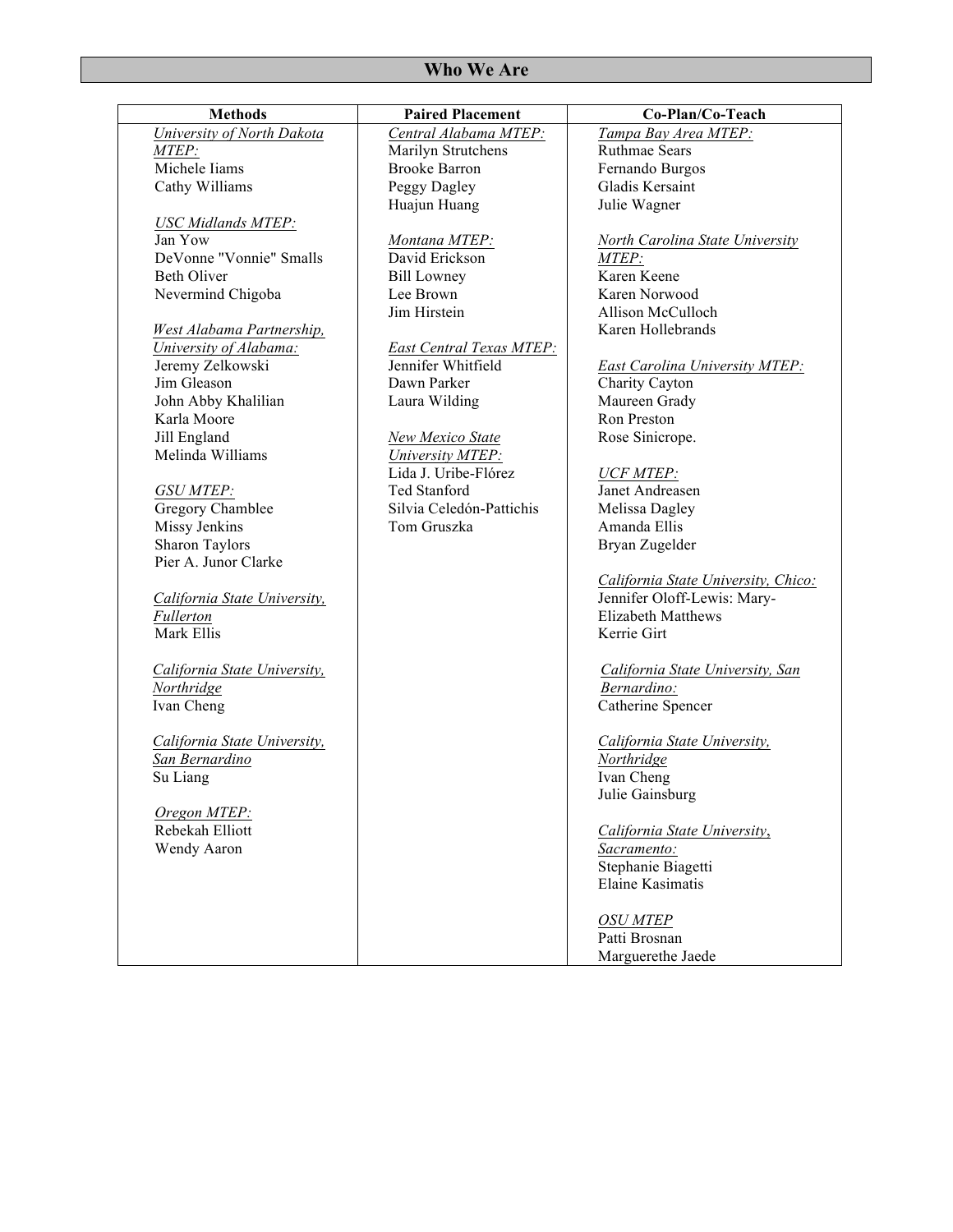### **Current Progress**

## **RAC Activities**

- In March 2015 we submitted a Phase 4, Robert Noyce Research Grant to the National Science Foundation. While not recommended for funding, we plan to revise and resubmit for the 2016 Noyce competition.
- Sub-RAC leaders attended the Carnegie Foundation for the Advancement of Teaching Networked Improvement Community Design Learning Lab in spring and fall 2015.
- We are disseminating our work through conference venues, such as AMTE's Annual Meeting and SMTI's Annual Meeting.
- Some of our members will be presenting their work at the 13th International Congress on Mathematical Education (ICME-13), July 24 – 31, 2016 in Hamburg.

# **Early Field Experiences within Methods Sub-RAC**

- Teams revised and implemented a module designed to strengthen teacher candidates' and their mentor teachers' understanding of the CCSS Standards for Mathematical Practice (SMP). The opportunity to build a productive teacher candidate and mentor teacher relationship is an additional goal. In addition to increasing teacher candidates' and mentor teachers' knowledge of the SMP the module provides an opportunity for the teacher candidates and mentor teachers to develop a relationship and common language around these ideas.
- Teams developed a survey to measure the possible effects of completing the module activities on teacher candidates' and mentor teachers' understanding of the SMP.
- Teams developed and employed additional measures for the SMP Module: Activity "Exit Slips" for teacher candidates and an implementation survey completed by the methods instructor.
- Teams created and are piloting a survey on teacher candidates' knowledge and use of the Mathematics Teaching Practices.

# **Co-Plan/ Co-Teach Sub-RAC**

- Teams created instruments and professional development training module relevant to CPCT, and received feedback from all members of the group.
- During the 2014-2015 academic year, the CPCT Sub-RAC conducted a pilot study to examine mentor teachers' and teacher candidates' knowledge about the Common Core State Standards for Mathematics – Content Standards and Standards for Mathematical Practice, as well as documented their beliefs and instructional practices.
- During 2015- 2016 academic year, the team revised the PDSA cycle for Cycle 2, and increased its membership.

# **Paired Placement Sub-RAC**

- Teams read about the model.
- One team implemented the model fall 2013 and reported to the other teams about its findings.
- The other two teams used this information along with information from the literature to prepare mentor teachers and candidates for the experience Spring 2014.
- Teams also worked with their participants to adjust the model within their context.
- Teams monitored the process throughout the semester.
- Teams met via conference call to discuss the results of the implementations and what they would do differently.
- Teams created professional development modules and measures fall 2014.
- Teams implemented the model again Spring 2015 utilizing suggested improvements from previous iterations.
- One pair was implemented in the fall of 2015 and six pairs are being implemented spring semester.